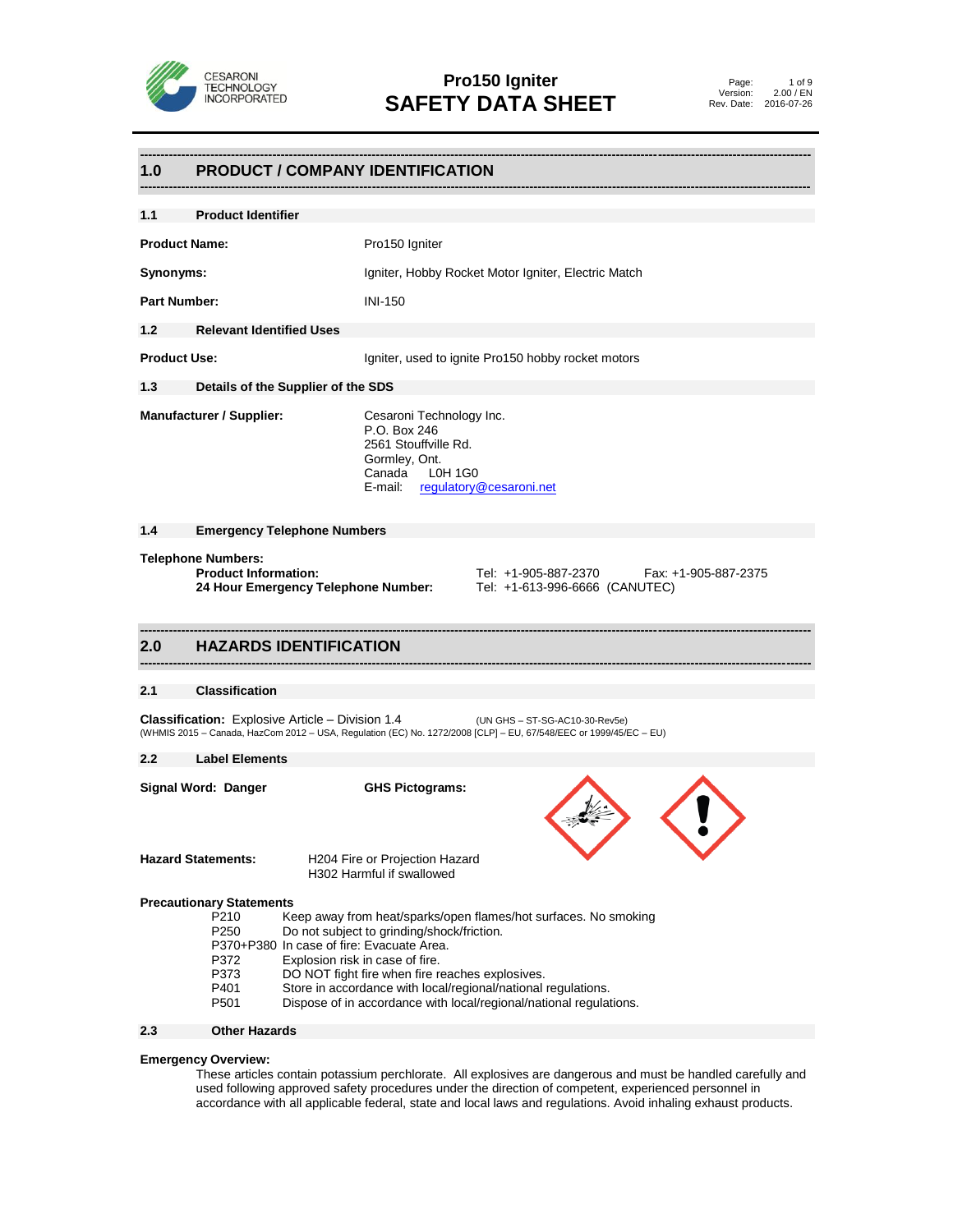

# **Potential Health Effects:**

#### **Eye:**

 Not a likely route of exposure. May cause eye irritation. **Skin:**

Not a likely route of exposure. Low hazard for usual industrial/hobby handling.

**Ingestion:**

Not a likely route of exposure. **Inhalation:**

Not a likely route of exposure. May cause respiratory tract irritation. Do not inhale exhaust products.

**------------------------------------------------------------------------------------------------------------------------------------------------------------------**

#### **------------------------------------------------------------------------------------------------------------------------------------------------------------------ 3.0 COMPOSITION / INFORMATION ON INGREDIENTS**

#### **3.1 Substances n/a**

#### **3.2 Mixtures**

#### **3.2.1 Description of the Mixtures**

ProFire Igniters consist of two insulated wires that are capped at one end by a small circuit board. The circuit board is covered in a pyrotechnic composition.

# **3.2.2 Hazardous Ingredients**

# **Pellets**

| <b>Name</b>              | CAS No.    | EC No.    | <b>REACH Registration</b><br>No. | % [weight] | <b>Classification</b><br>according to Reg.<br>(EC) No. 1278/2008<br>(CLP) |
|--------------------------|------------|-----------|----------------------------------|------------|---------------------------------------------------------------------------|
| Charcoal                 | 16291-96-6 | 240-383-3 | 01-2119560590-41-0000            | 8%         |                                                                           |
| Sulfur                   | 7704-34-9  | 231-722-6 | 01-2119487295-27-0000            | 8%         | Skin Irrit, 2                                                             |
| Potassium Nitrate        | 7757-79-1  | 231-818-8 | 01-2119488224-35-0000            | 30%        |                                                                           |
| Potassium<br>Perchlorate | 7778-74-7  | 231-912-9 | 01-2120021000-89-0000            | 30%        | Ox. Sol. 1<br>Acute Tox. 4                                                |
| Graphite                 | 7782-42-5  | 231-955-3 | 01-2119486977-12-0000            | $< 1\%$    | Not classified                                                            |

#### **------------------------------------------------------------------------------------------------------------------------------------------------------------------ 4.0 FIRST AID MEASURES**

#### **4.1 Description of First Aid Measures**

#### **4.1.1 General Information**

Burns received from igniters may be treated as regular burns, following normal first aid procedures.

**------------------------------------------------------------------------------------------------------------------------------------------------------------------**

#### **4.1.2 Following Inhalation**

Remove from exposure and move to fresh air immediately. If not breathing, give artificial respiration. If breathing is difficult, give oxygen. Get medical aid.

## **4.1.3 Following Skin Contact**

Most people will not react to skin contact. If there is any sign of skin reaction or irritation, flush skin with plenty of soap and water for at least 15 minutes while removing contaminated clothing and shoes. Get medical aid if irritation develops or persists.

### **4.1.4 Following Eye Contact**

Immediately flush eyes with plenty of water for at least 15 minutes, occasionally lifting the upper and lower eyelids. Get medical aid.

### **4.1.5 Following Ingestion**

Do NOT induce vomiting. If conscious and alert, rinse mouth and drink 2-4 cupfuls of milk or water.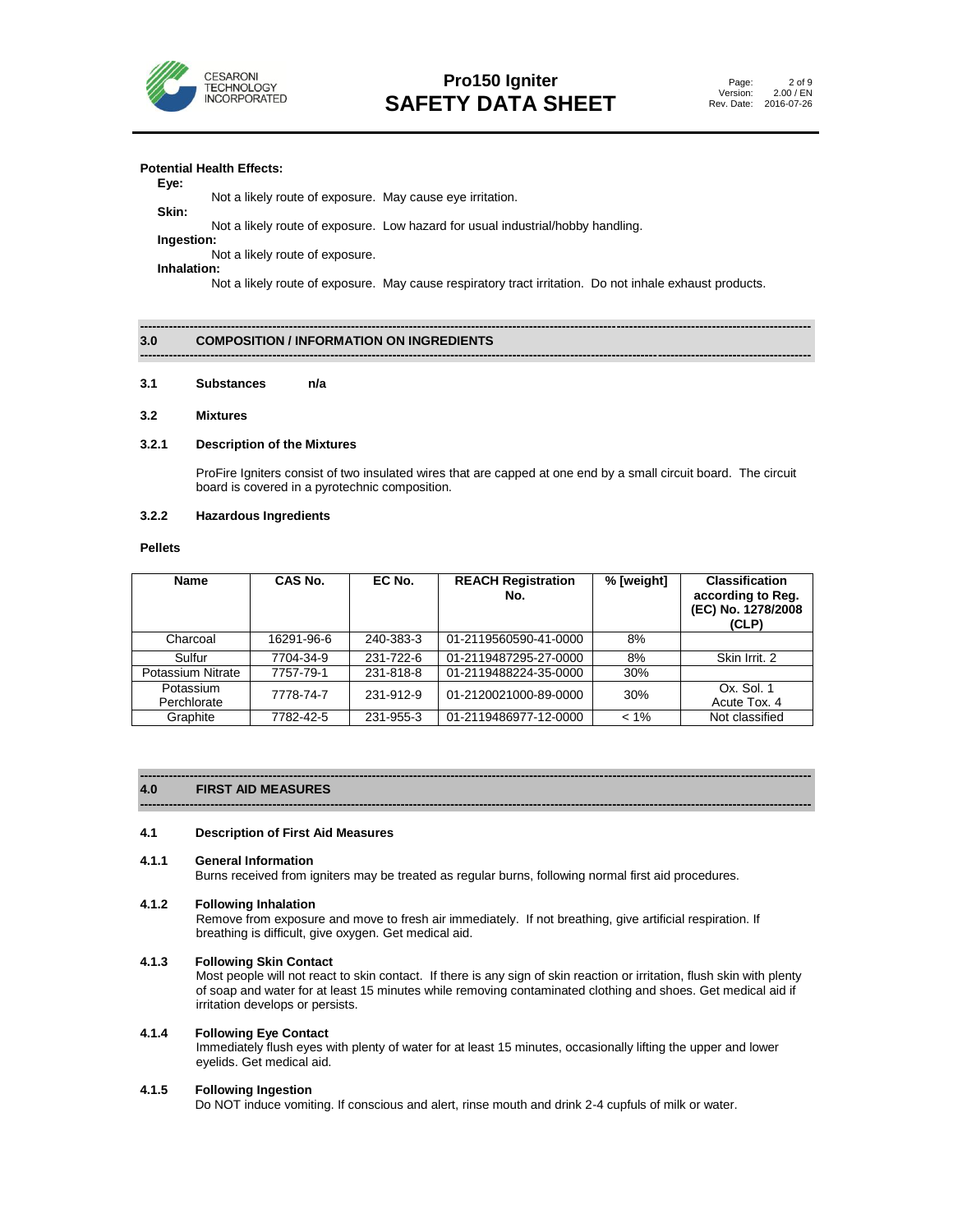

- **4.1.6 Self-Protection of the First Aider** Avoid inhaling exhaust products.
- **4.2 Most Important Symptoms and Effects, both acute and delayed**
- **4.2.1 Symptoms:** Skin rash
- **4.2.2 Effects:** Continued rash may indicate sensitivity to ammonium perchlorate composite propellant

# **4.3 Indication of any immediate medical attention and special treatment needed**

- **4.3.1 Notes for the doctor:** Treat with regular procedures
- **4.3.2 Special Treatment:** No special treatments required

#### **------------------------------------------------------------------------------------------------------------------------------------------------------------------ 5.0 FIRE FIGHTING MEASURES**

#### **5.1 Extinguishing Media:**

### **5.1.1 Suitable Extinguishing Media**

In case of fire, use water, dry chemical, chemical foam, or alcohol-resistant foam to contain surrounding fire. **5.1.2 Unsuitable Extinguishing Media**

**------------------------------------------------------------------------------------------------------------------------------------------------------------------**

None

# **5.2 Special Hazards Arising from the Substance or Mixture**

# **5.2.1 Hazardous Combustion Products**

During a fire, irritating and highly toxic gases, including boron and titanium, may be generated by thermal decomposition or combustion.

#### **5.3 Advice for Fire Fighters**

Keep all persons and hazardous materials away. Igniters may project sparks that could cause secondary fires. Avoid breathing exhaust products. As in any fire, wear a self-contained breathing apparatus in pressuredemand, MSHA/NIOSH (approved or equivalent), and full protective gear.

# **5.4 Additional Information**

These articles burn rapidly and generate a significant flame for a short period of time. Black powder is a deflagrating explosive. It is very sensitive to flame and spark and can also be ignited by friction and impact. When ignited unconfined, it burns with explosive violence and will explode if ignited under even slight confinement. Do not inhale exhaust products.

#### **------------------------------------------------------------------------------------------------------------------------------------------------------------------ 6.0 ACCIDENTAL RELEASE MEASURES**

# **6.1 Personal precautions, protective equipment and emergency procedures**

| 6.1.1 | For non-emergency personnel<br><b>Protective equipment:</b> | If no source of ignition present, no special PPE is required.                                             |
|-------|-------------------------------------------------------------|-----------------------------------------------------------------------------------------------------------|
|       | <b>Emergency procedures:</b>                                | Replace articles in packaging and boxes and seal securely. Sweep or<br>scoop up using non-sparking tools. |
| 6.1.2 | For emergency responders<br>Personal protective equipment:  | If no source of ignition present, no special PPE is required.                                             |
| 6.2   | <b>Environmental precautions:</b>                           | Be sure to sweep or scoop up complete spill.                                                              |

**------------------------------------------------------------------------------------------------------------------------------------------------------------------**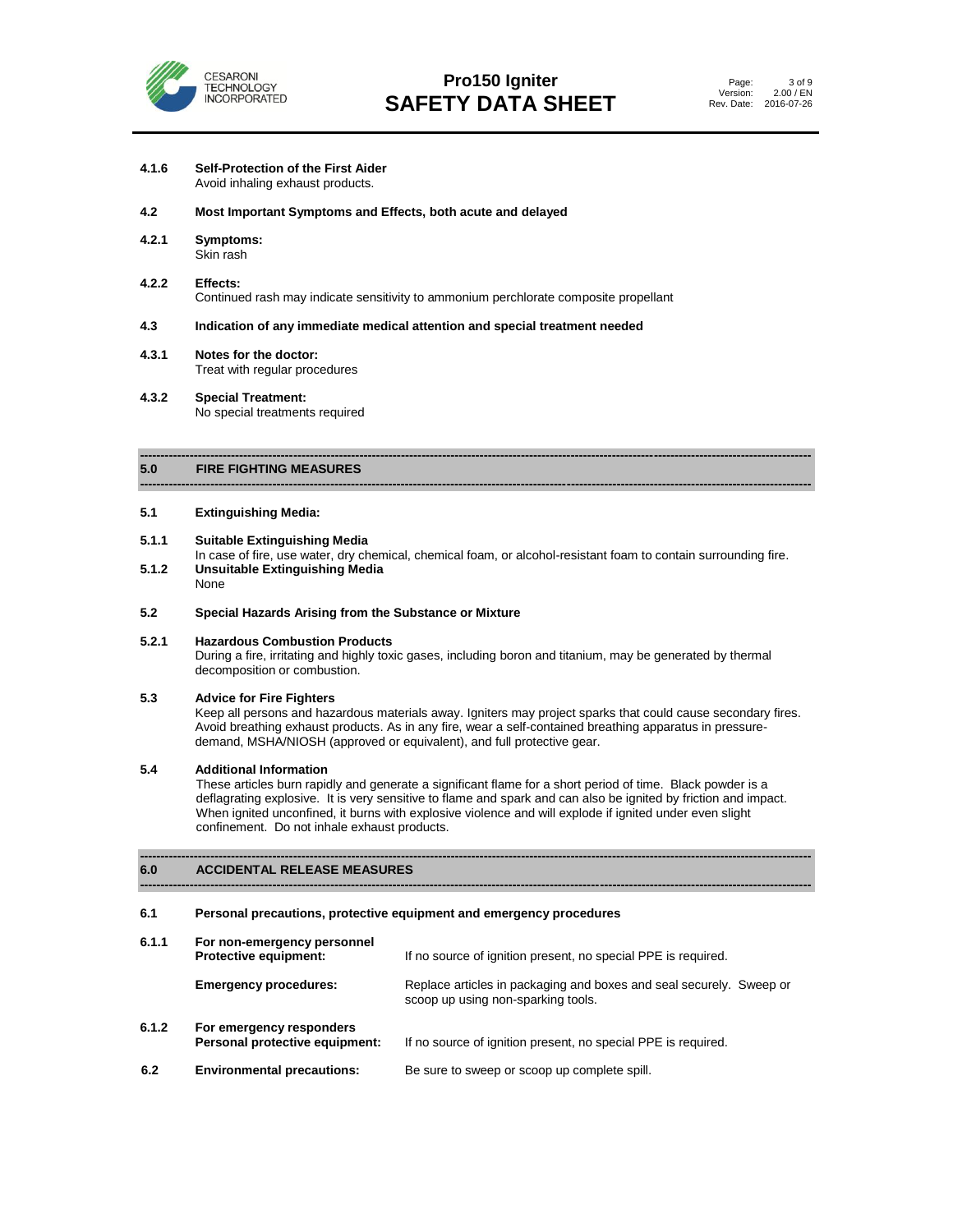

# **6.3 Methods and material for containment and cleaning up 6.3.1 For containment:** Prevent igniters from contaminating surface and ground water. If overdip cracks off, prevent wind from carrying particles away. **6.3.2 For cleaning up:** Clean up spills immediately. Replace articles in packaging and boxes and seal securely. Sweep or scoop up using non-sparking tools. **6.3.3 Other information:** None **6.4 Reference to other sections** See section 13 for disposal procedures. **6.5 Additional information:** None

#### **------------------------------------------------------------------------------------------------------------------------------------------------------------------ 7.0 HANDLING AND STORAGE**

# **7.1 Precautions for safe handling**

#### **7.1.1 Protective measures:**

| Advice on safe handling:                 | Do not get in eyes, on skin or on clothing. Do not taste or<br>swallow. Avoid prolonged or repeated contact with skin. Follow<br>manufacturer's instructions for use. |
|------------------------------------------|-----------------------------------------------------------------------------------------------------------------------------------------------------------------------|
| Fire preventions:                        | Keep away from sources of heat or ignition.                                                                                                                           |
| Aerosol and dust generation preventions: | n/a                                                                                                                                                                   |
| Environmental precautions:               | Store in a cool, dry place.                                                                                                                                           |

**------------------------------------------------------------------------------------------------------------------------------------------------------------------**

# **7.1.2 Advice on general occupational hygiene**

| 7.2 | Conditions for safe storage, including any incompatibilities                                            |                                                                    |  |  |
|-----|---------------------------------------------------------------------------------------------------------|--------------------------------------------------------------------|--|--|
|     | Technical measures & storage conditions:                                                                | Store in a cool, dry place, away from sources of heat or ignition. |  |  |
|     | Packaging materials:                                                                                    | Store in original packaging until immediately before use.          |  |  |
|     | Requirements for storage rooms and vessels: Store in accordance with local requirements for explosives. |                                                                    |  |  |
|     | Hints on storage assembly:                                                                              | n/a                                                                |  |  |
|     | Storage class:                                                                                          | n/a                                                                |  |  |
|     | Materials to avoid:                                                                                     | Do not store with combustibles.                                    |  |  |
|     | Further information on storage conditions:                                                              | n/a                                                                |  |  |
| 7.3 | Specific end uses:                                                                                      |                                                                    |  |  |
|     | Recommendations:                                                                                        | Use as per supplied instructions.                                  |  |  |
|     | Specific end uses:                                                                                      | Use in accordance with national regulations for High Power         |  |  |
|     |                                                                                                         | Rocketry. (eg. Canadian Association of Rocketry, Tripoli Rocketry  |  |  |

Association, etc.)

**------------------------------------------------------------------------------------------------------------------------------------------------------------------**

#### **------------------------------------------------------------------------------------------------------------------------------------------------------------------ 8.0 EXPOSURE CONTROLS / PERSONAL PROTECTION**

#### **8.1 Control Parameters**

- **8.1.1 Occupational Exposure Limits** No occupational exposure limits listed
- **8.1.2 Biological Limit Values** No biological limits listed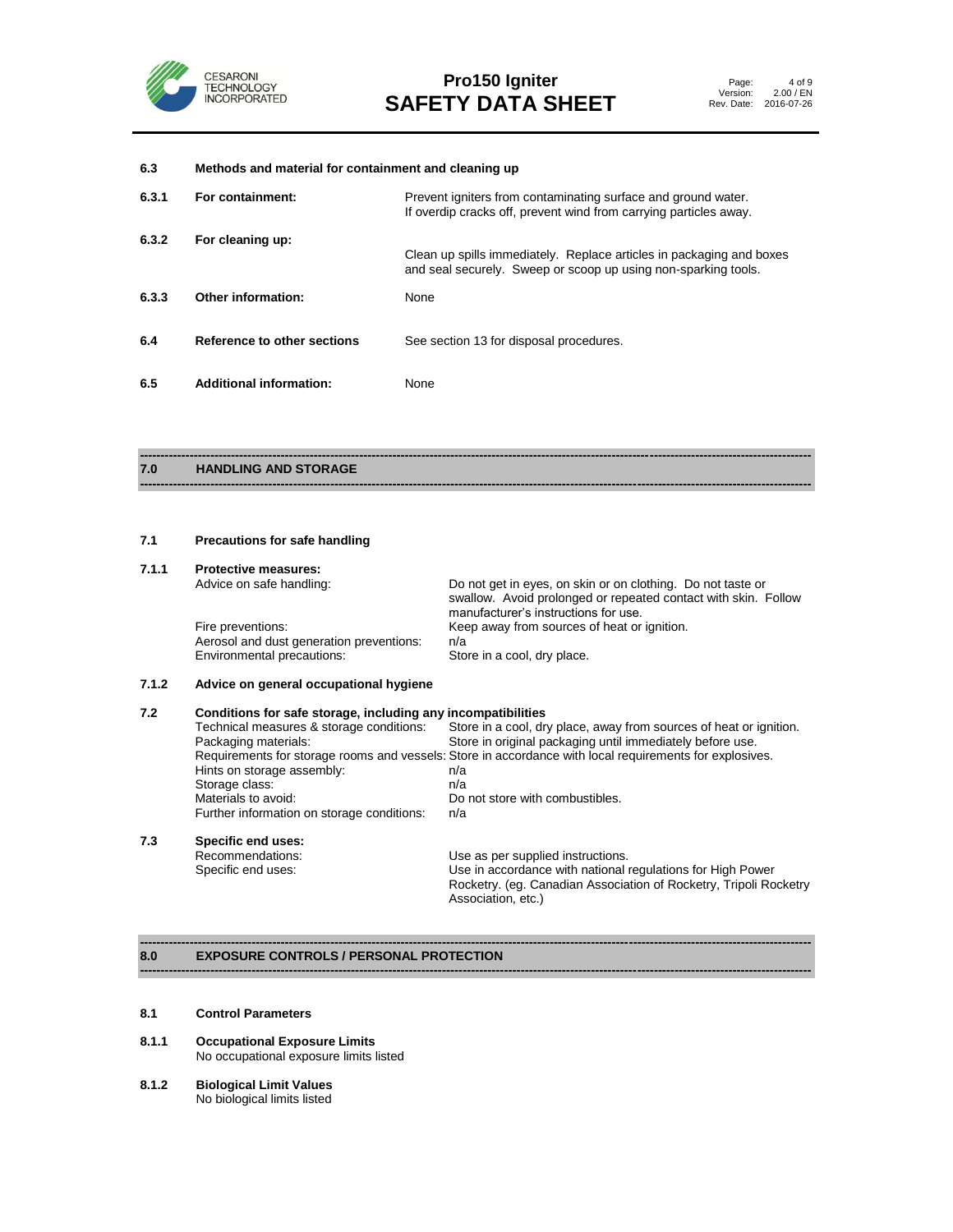

### **8.1.3 Exposure Limits at Intended Use**

## **8.1.4 DNEL/PNEC Values**

No DNEL values listed. No PNEC values listed.

**8.1.5 Risk management measures according to used control banding approach** Employ good industrial hygiene practices.

### **8.2 Exposure Controls**

# **8.2.1 Appropriate Engineering Controls** Use adequate explosion proof ventilation to keep airborne concentrations low. All equipment and working surfaces must be grounded. **8.2.2 Personal Protective Equipment 8.2.2.1 Eye/Face Protection** Wear appropriate protective eyeglasses or chemical safety goggles as described by OSHA's eye and

**------------------------------------------------------------------------------------------------------------------------------------------------------------------**

**------------------------------------------------------------------------------------------------------------------------------------------------------------------**

face protection regulations in 29 CFR 1910.133 or European Standard EN166.

- **8.2.2.2 Skin Protection** Clothing should be appropriate for handling pyrotechnic substances.<br>8.2.2.3 Respiratory protection **8.2.2.3 Respiratory protection**
- A respirator is not typically necessary.
- **8.2.2.4 Thermal Hazards**

An igniter can cause severe burns when it goes off. Follow supplied instructions.

- **8.2.3 Environmental Exposure Controls**
- **8.2.4 Consumer Exposure Controls**

Follow supplied instructions.

# **9.0 PHYSICAL AND CHEMICAL PROPERTIES**

## **9.1 Information on Basic Physical and Chemical Properties**

# **9.1.1 Appearance**

| <b>Physical State:</b><br>Appearance:<br>Odour:<br>Odour Threshold:<br>pH:<br>Vapour Pressure:<br>Vapour Density:<br>Viscosity:<br><b>Evaporation Rate:</b><br>Boiling Point:<br>Freezing/Melting Point:<br>Coefficient of water/oil distribution:<br>Autoignition Temperature:<br>Flash Point:<br>Explosion Limits, lower (LEL):<br>Explosion Limits, upper (UEL):<br>Sensitivity to Mechanical Impact:<br>Sensitivity to Static Discharge:<br>Decomposition Temperature:<br>Solubility in water:<br>Specific Gravity/Density:<br>Molecular Formula: | solid<br>igniter with black pellets inside.<br>none<br>Not available.<br>Not available.<br>Not available.<br>Not available.<br>Not available.<br>Not available.<br>Not available.<br>Not available.<br>Not available.<br>$280^{\circ}$ C<br>Not available.<br>Not available.<br>Not available.<br>Not available<br>can be ignited by static discharge<br>$>400^{\circ}$ C<br>Not available<br>Not available<br>Not applicable |
|-------------------------------------------------------------------------------------------------------------------------------------------------------------------------------------------------------------------------------------------------------------------------------------------------------------------------------------------------------------------------------------------------------------------------------------------------------------------------------------------------------------------------------------------------------|-------------------------------------------------------------------------------------------------------------------------------------------------------------------------------------------------------------------------------------------------------------------------------------------------------------------------------------------------------------------------------------------------------------------------------|
|                                                                                                                                                                                                                                                                                                                                                                                                                                                                                                                                                       |                                                                                                                                                                                                                                                                                                                                                                                                                               |
| Molecular Weight:                                                                                                                                                                                                                                                                                                                                                                                                                                                                                                                                     | Not applicable.                                                                                                                                                                                                                                                                                                                                                                                                               |

**9.2 Other Information**

none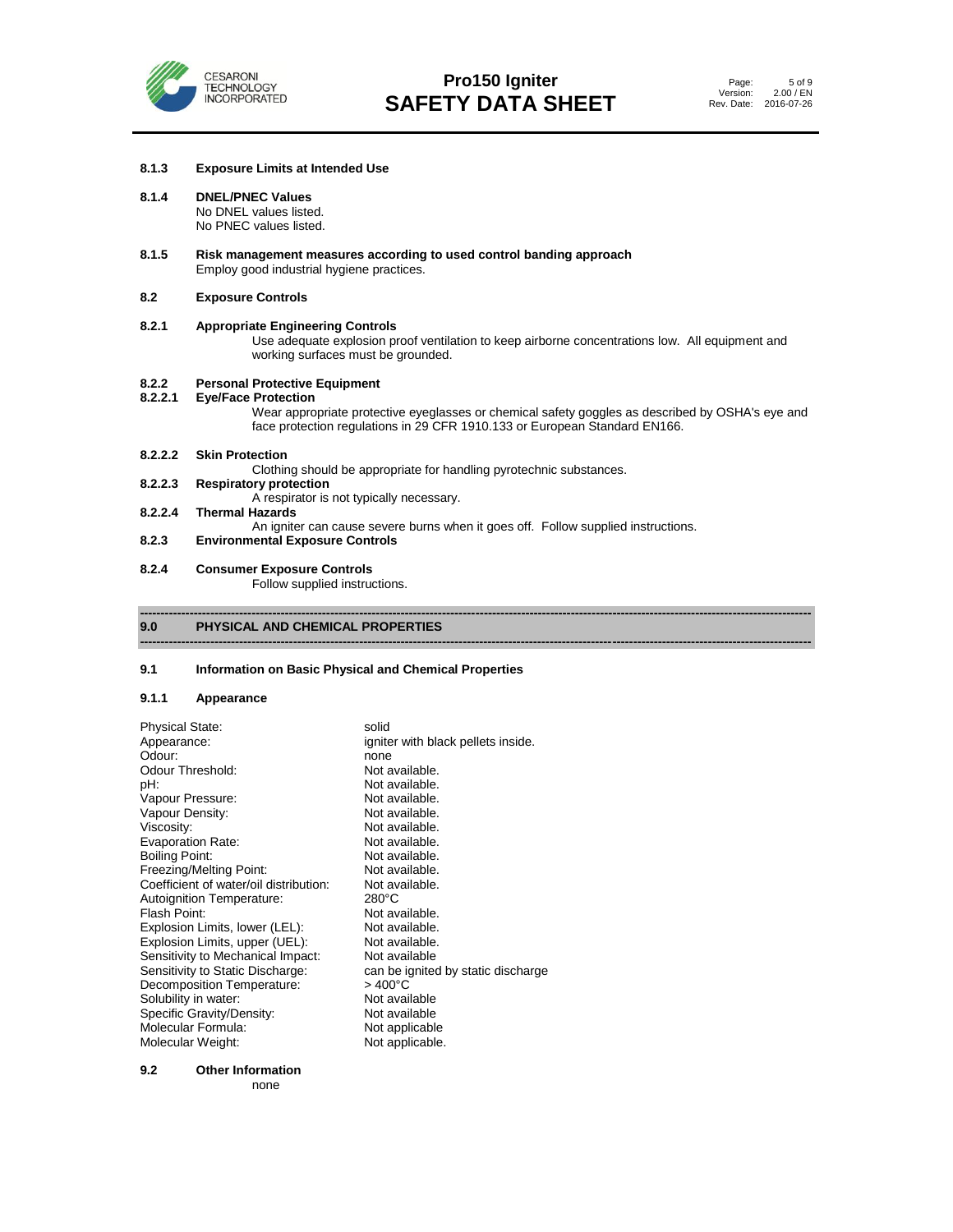

**------------------------------------------------------------------------------------------------------------------------------------------------------------------**

**------------------------------------------------------------------------------------------------------------------------------------------------------------------**

**------------------------------------------------------------------------------------------------------------------------------------------------------------------**

# **10.0 STABILITY AND REACTIVITY**

### **10.1 Reactivity**

- **10.2 Chemical Stability** Under storage at normal ambient temperatures (minus  $40^{\circ}$  C to +  $40^{\circ}$  C), the product is stable.
- **10.3 Possibility of Hazardous Reactions** Hazardous polymerization will not occur.
- **10.4 Conditions to Avoid** Heat, static electricity, friction, impact
- **10.5 Incompatible Materials** Combustible or flammable materials, explosive materials
- **10.6 Hazardous Decomposition Products** Oxides of Nitrogen, hydrochloric acid

#### **------------------------------------------------------------------------------------------------------------------------------------------------------------------ 11.0 TOXICOLOGICAL INFORMATION**

# **11.1 Information on Toxicological Effects**

**11.1.1 Substances not applicable**

## **11.1.2 Mixtures**

| (a) | <b>Acute toxicity</b>            | no data available |
|-----|----------------------------------|-------------------|
| (b) | <b>Irritation</b>                | no data available |
| (c) | <b>Corrosivity</b>               | no data available |
| (d) | Sensitisation                    | no data available |
| (e) | <b>Repeated dose toxicity</b>    | no data available |
| (f) | Carcinogenicity                  | no data available |
| (q) | <b>Mutagemicity</b>              | no data available |
| (h) | <b>Toxicity for reproduction</b> | no data available |

# **11.2 Other Information**

# **Exposure Limits:**

| Ingredient Name       | <b>CAS Number</b> | OSHA PEL        | <b>ACGIH TLV</b> |
|-----------------------|-------------------|-----------------|------------------|
| Charcoal              | 16291-96-6        | not established | not established  |
| Sulfur                | 7704-34-9         | not established | not established  |
| Potassium Nitrate     | 7757-79-1         | not established | not established  |
| Potassium Perchlorate | 7778-74-7         | not established | not established  |
| Graphite              | 7782-42-5         | not established | not established  |

**------------------------------------------------------------------------------------------------------------------------------------------------------------------**

**------------------------------------------------------------------------------------------------------------------------------------------------------------------**

# **12.0 ECOLOGICAL INFORMATION**

- 
- **12.1 Toxicity Communist Communist Communist Provide Available<br><b>12.2 Persistence and Degradability Communist Provide Available 12.2 Persistence and Degradability** No Data Available
- **12.3 Bioaccumulative Potential**<br>**12.4 Mobility in Soil**
- 
- **12.4 Mobility in Soil 12.4 Mobility in Soil**<br>**12.5 Results of PBT and vPvB Assessment** No Data Available **Results of PBT and vPvB Assessment**<br>Other Adverse Effects
- 

**12.6 Other Adverse Effects** The substance has a very low global warming potential.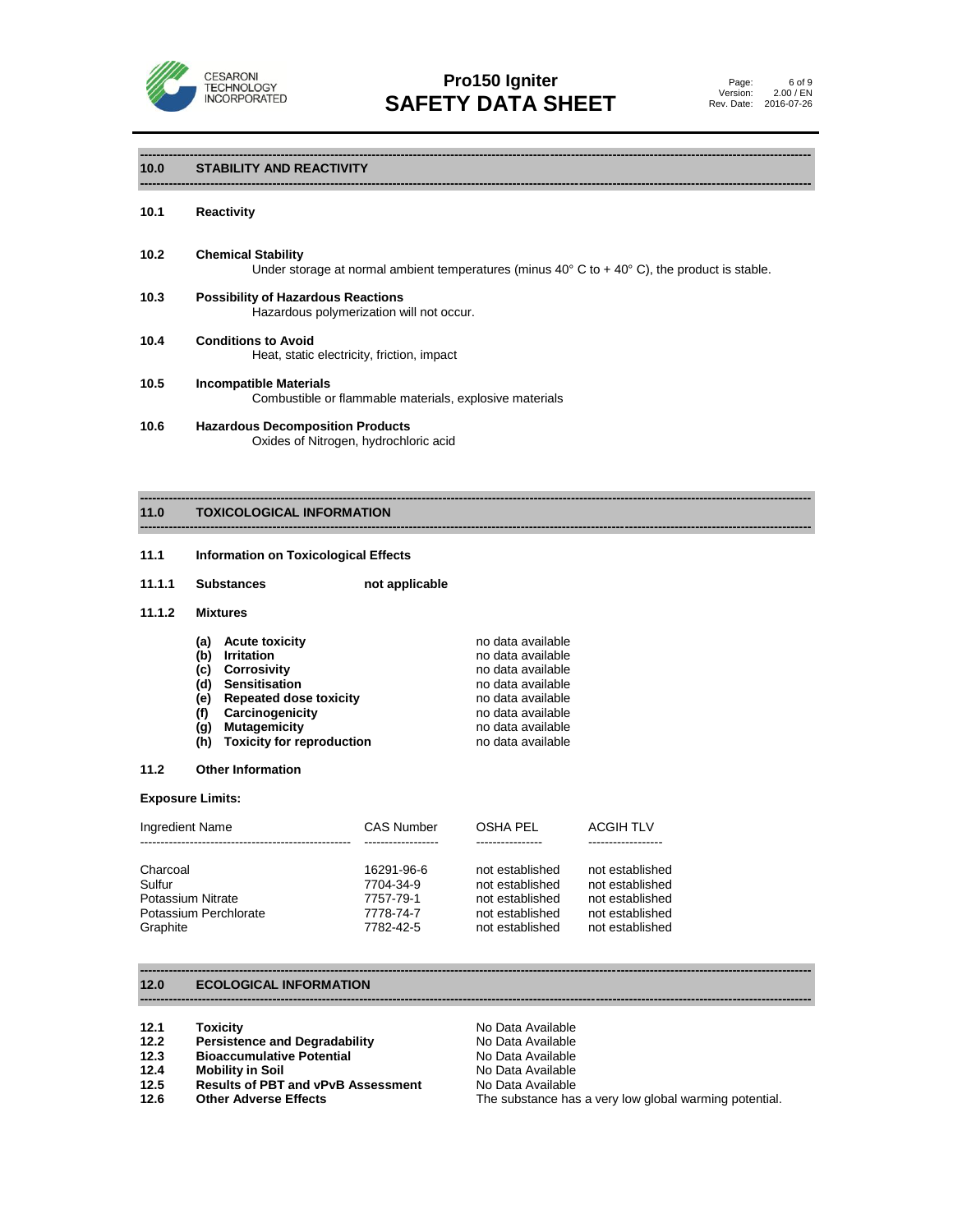

**------------------------------------------------------------------------------------------------------------------------------------------------------------------**

#### **------------------------------------------------------------------------------------------------------------------------------------------------------------------ 13.0 DISPOSAL CONSIDERATIONS**

# **13.1 Waste Treatment Methods**

#### **13.1.1 Product/Packaging Disposal**

Pack firmly in hole in ground. Ignite electrically from a safe distance and wait 5 minutes before approaching. Dispose of spent components in inert trash. Dispose of used packaging materials in inert trash.

#### **13.1.2 Waste Treatment Options**

Igniters should be burned before disposal.

# **13.1.3 Other Disposal Recommendations**

Consult local regulations about disposal of explosive materials.

#### **13.2 Additional Information**

None

#### **------------------------------------------------------------------------------------------------------------------------------------------------------------------ 14.0 TRANSPORT INFORMATION**

|                              | <b>Land Transport</b><br>(ADR/RID) | <b>Inland Waterway</b><br><b>Transport (AND)</b> | Sea<br><b>Transport</b><br>(IMDG) | <b>Air Transport</b><br>(ICAO-TI/IATA-<br>DGR) |
|------------------------------|------------------------------------|--------------------------------------------------|-----------------------------------|------------------------------------------------|
| 14.1 UN No.                  |                                    | UN 00454                                         |                                   |                                                |
| 14.2 UN Proper Shipping Name |                                    | laniters                                         |                                   |                                                |
| 14.3 Transport Hazard Class  |                                    | 1.4S                                             |                                   |                                                |
| 14.4 Packing Group           |                                    | n/a                                              |                                   |                                                |
| 14.5 Environmental Hazards   |                                    | None listed                                      |                                   |                                                |

**------------------------------------------------------------------------------------------------------------------------------------------------------------------**

### **14.6 Special Precautions for the User**

# **14.7 Transport in bulk according to Annex II of MARPOL 73/78 and the IBC Code** Not designed for bulk transport.

#### **14.8 Additional Information**

| 14.8.1 | <b>All Transport Carriers</b>              |                                                                                                                   |
|--------|--------------------------------------------|-------------------------------------------------------------------------------------------------------------------|
|        | See below                                  |                                                                                                                   |
| 14.8.2 | <b>Land Transport (ADR/RID)</b>            |                                                                                                                   |
|        | Limited Quantity:                          | $\Omega$                                                                                                          |
|        | Special Provisions:                        | none                                                                                                              |
|        | <b>Tunnel Restriction Code:</b>            | Е                                                                                                                 |
|        | <b>Classification Code:</b>                | 1.4S                                                                                                              |
|        | <b>Transport Category:</b>                 | 4 (E)                                                                                                             |
|        | Hazard Identification Number (Kemler No.): | none                                                                                                              |
|        | Remark:                                    |                                                                                                                   |
| 14.8.3 | <b>Inland Waterway Transport (ADN)</b>     |                                                                                                                   |
|        | Limited Quantity:                          | $\Omega$                                                                                                          |
|        | Special Provisions:                        | none                                                                                                              |
|        | Category:                                  | not applicable                                                                                                    |
|        | Remark:                                    | Handling provisions-LO01, HA01, HA03                                                                              |
| 14.8.4 | Sea Transport (IMDG)                       |                                                                                                                   |
|        | Limited Quantity:                          | None                                                                                                              |
|        | <b>Special Provisions:</b>                 | none                                                                                                              |
|        | Marine Pollutant:                          | not applicable                                                                                                    |
|        | Segregation Group:                         | not applicable                                                                                                    |
|        | Remark:                                    | Packing Instruction 101                                                                                           |
| 14.8.5 | Air Transport (ICAO-TI / IATA-DGR)         |                                                                                                                   |
|        | Limited Quantity:                          | None                                                                                                              |
|        | Special Provisions:                        | None                                                                                                              |
|        | Remark:                                    | Packing Instruction 142, Max. 25 kg per package (passenger<br>aircraft, Max 100 kg / per package (cargo aircraft) |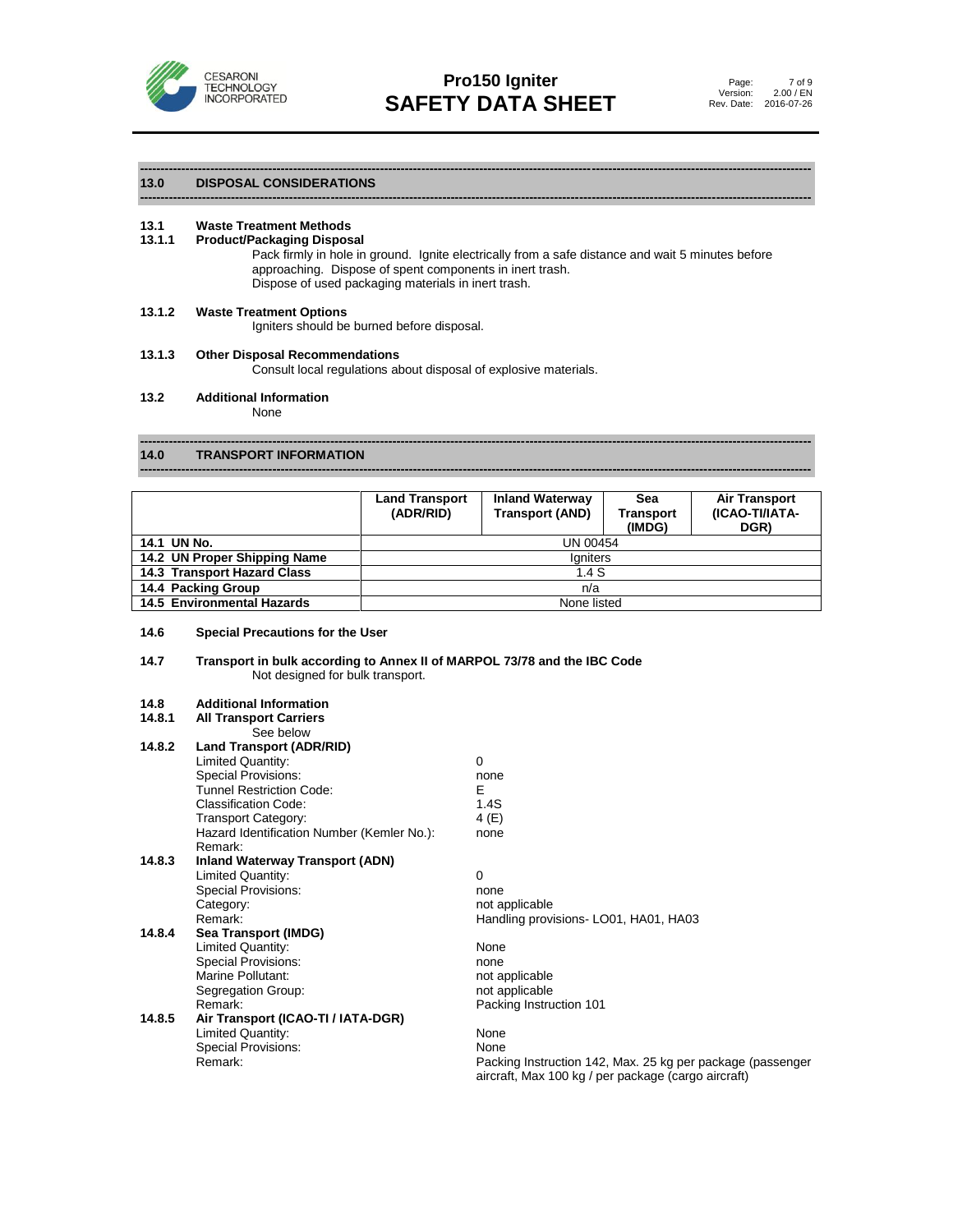

**------------------------------------------------------------------------------------------------------------------------------------------------------------------**

**------------------------------------------------------------------------------------------------------------------------------------------------------------------**

# **15.0 REGULATORY INFORMATION**

# **15.1 Safety, Health and Environmental Regulations/Legislation**

### **15.1.1 EU Regulations**

**Authorizations**

**Restrictions on Use** Follow local regulations for use and storage of class 1.4S explosives

# **Other EU Regulations**

### **15.1.2 National Regulations**

#### **Canada**

This product has been classified according to the hazard criteria of the Canadian Controlled Products Regulations (CPR) and the SDS contains all of the information required by the CPR.

| <b>WHMIS Classification:</b>        |  |
|-------------------------------------|--|
| Canadian Explosives Classification: |  |

Not Controlled (explosive) Rocket Motors – R.3, PE4

These products are authorized explosives in Canada. These products are not considered "Controlled Goods" in Canada under the Controlled Goods Regulations.

# **United States of America**

EPA Hazard Categories (SARA 311,312)

| CERCLA Hazardous Substance (40 CFR 302.4)        | No.       |
|--------------------------------------------------|-----------|
| SARA Extremely Hazardous Substance (40CFR 355)   | No.       |
| SARA Toxic Chemical (40CFR 372.65)               | <b>No</b> |
| Massachusetts Right-To-Know Substance List (MSL) | No.       |
| Pennsylvania Right-To-Know Substance List        | No.       |
| New Jersey Worker & Community Right-To-Know Act  | No.       |
| California Proposition 65                        | No.       |

#### **Chemical Inventories**

| Canada               | All ingredients are listed on the DSL.                           |
|----------------------|------------------------------------------------------------------|
| <b>United States</b> | All ingredients are listed on the TSCA Inventory.                |
| Europe               | All ingredients are listed on the EINECS inventory.              |
| Australia            | All ingredients are listed on the AICS Inventory.                |
| China                | All ingredients are listed on the IECSC Inventory.               |
| Japan                | All ingredients are listed on the ENCS Inventory.                |
| Korea                | All ingredients are listed on the Existing Chemicals List (ECL). |
| Philippines          | All ingredients are listed on the PICCS.                         |

# **15.2 Chemical safety Assessment**

A Chemical Safety Assessment is not required for this product.

#### **16.0 OTHER INFORMATION**

#### **16.1 Changes From Last Version**

Overhaul to comply with WHMIS 2015, HazCom 2012 and REACH.

------------------------------------------------------------------------------------------------------------------------------------------------------------------

**-----------------------------------------------------------------------------------------------------------------------------------------------------------------**-

| 16.2 | <b>Abbreviations and Acronyms</b> |                                  |  |
|------|-----------------------------------|----------------------------------|--|
|      | DNEL                              | Derived No-Effect Exposure Limit |  |
|      | НS                                | Globally Harmonized System       |  |
|      | PNEL                              | Predicted No Effect level        |  |

### **16.3 Key Literature References and Sources of Data**